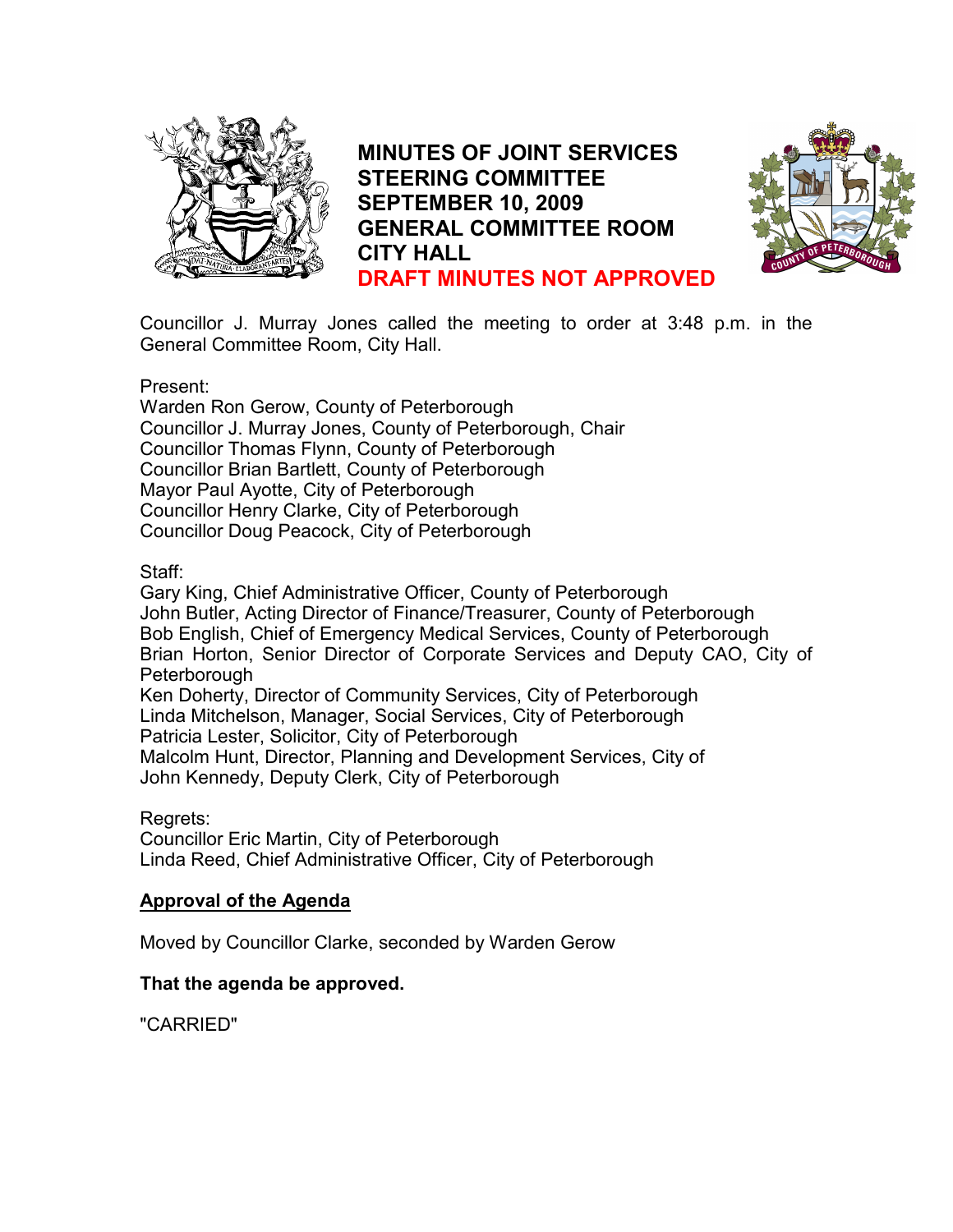Moved by Councillor Flynn, seconded by Mayor Ayotte

That the Joint Services Steering Committee move into closed session to discuss an item under Section 239(2)(b) Personal Matters About An Identifiable Individual, Including Municipal Or Local Board Employees and Section 239(2)(e) Litigation Or Potential Litigation, Including Matters Before Administrative Tribunals, Affecting The Municipality Or Local Board and to discuss an item under Section 239(2)(b) Personal Matters About An Identifiable Individual, Including Municipal Or Local Board Employees

"CARRIED"

Moved by Councillor Clarke, seconded by Councillor Peacock

That the Joint Services Committee reconvenes in open session at 4:18 p.m.

"CARRIED"

# Minutes of the Meeting of May 14, 2009

Moved by Warden Gerow, seconded by Councillor Clarke

# That the minutes of the meeting of May 14, 2009, be approved.

"CARRIED"

# Minutes for Information AHAC (Affordable Housing Action Committee) – May 14, 2009

Moved by Councillor Clarke, seconded by Mayor Ayotte

That the AHAC (Affordable Housing Action Committee) minutes of April 14, 2009, be received as presented.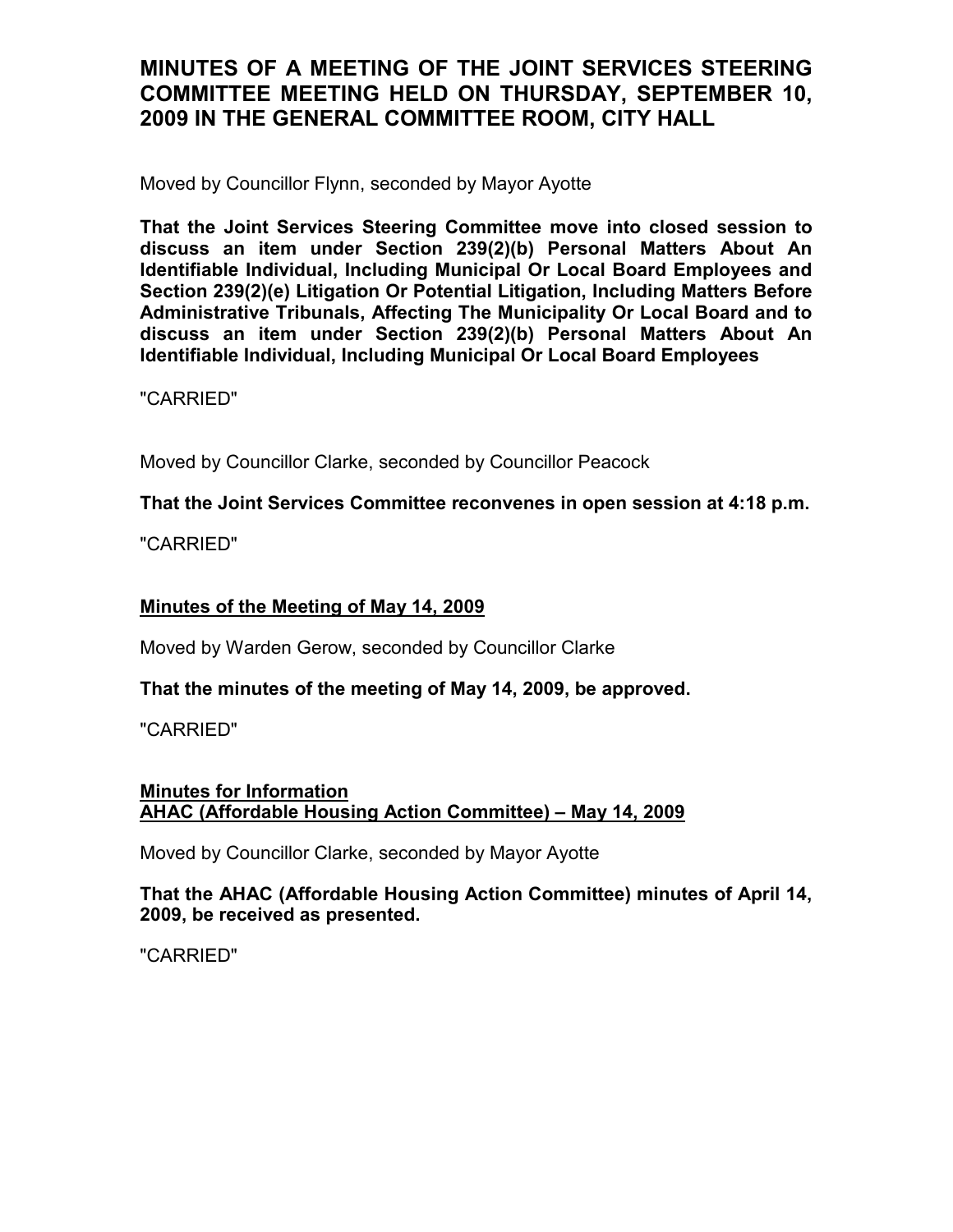#### Report CSSSJSSC09-006A

Social Assistance Restructuring Reinvestment Program Update Ken Doherty, Director of Community Services, City of Peterborough

Moved by Councillor Peacock, seconded by Councillor Clarke

That the Joint Services Steering Committee endorse the recommendation outlined in Report CSSSJSSC09-006A dated September 10, 2009, of the Director of Community Services, as follows:

That the 2009 budget for Social Services be increased by \$101,908 to fund the additional Social Assistance Restructuring Reinvestments outlined in Appendix B and this money be taken from the Social Services Reserve.

"CARRIED"

### Report CSSSJSSC09-012 Highlights of Social Services Program Statistics- Q2 2009 Ken Doherty, Director of Community Services, City of Peterborough

Moved by Councillor Peacock, seconded by Warden Gerow

That the Joint Services Steering Committee endorse the recommendation outlined in Report CSSSJSSC09-012 dated September 10, 2009, of the Director of Community Services, as follows:

That the Social Services Statistical Report be received for information.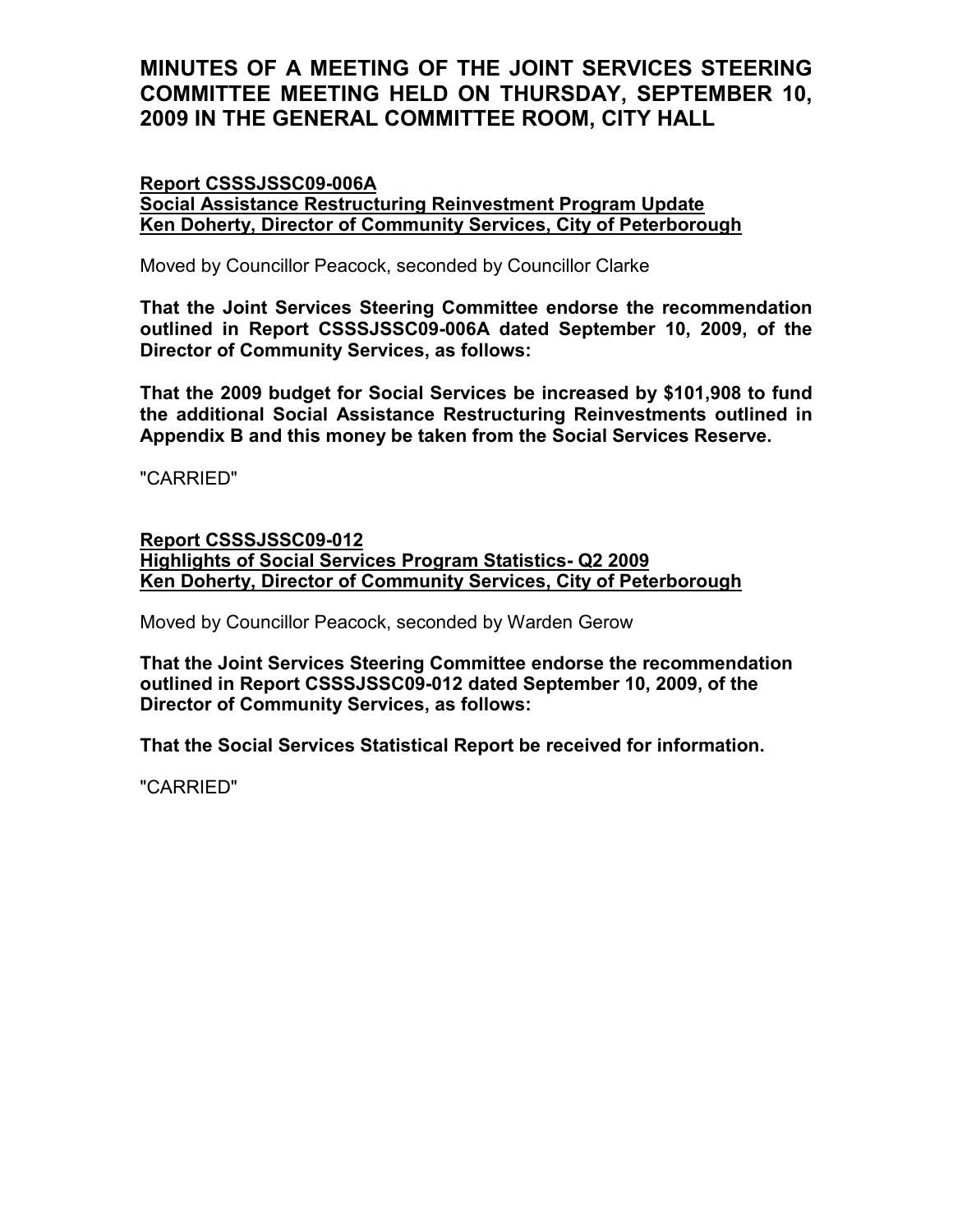Report CSSSJSSC09-013 2009 Ontario Works Discretionary Benefits Update Ken Doherty, Director of Community Services, City of Peterborough

Moved by Mayor Ayotte, seconded by Councillor Clarke

That the Joint Services Steering Committee endorse the recommendations outlined in Report CSSSJSSC09-013 dated September 10, 2009, of the Director of Community Services as follows:

- a) That an increase to the 2009 City discretionary benefits budget of gross \$333,827 (Municipal share \$66,765) be endorsed with the necessary funds taken from Social Services reserves then replaced by the same amount through the recovery from the Ontario Municipal Partnership Fund (OMPF);
- b) That an increase to the 2009 County discretionary benefits of gross \$94,520 (Municipal share \$18,904) be endorsed with the necessary funds taken from the County reserves and/or through re-allocation from other under-spent budget lines.
- c) That staff be requested to prepare a report for the next Joint Services Steering Committee meeting outlining options to contain the 2010 discretionary benefit costs at the level of the original 2009 budgeted amount.

"CARRIED"

### Report CSSSJSSC09-014 Best Start Update Report Ken Doherty, Director of Community Services, City of Peterborough

Moved by Mayor Ayotte, seconded by Councillor Peacock

That Council approve the recommendation outlined in Report CSSSJSSC09-014 dated September 10, 2009, of the Director of Community Services as follows:

That the Best Start Update Report be received for information.